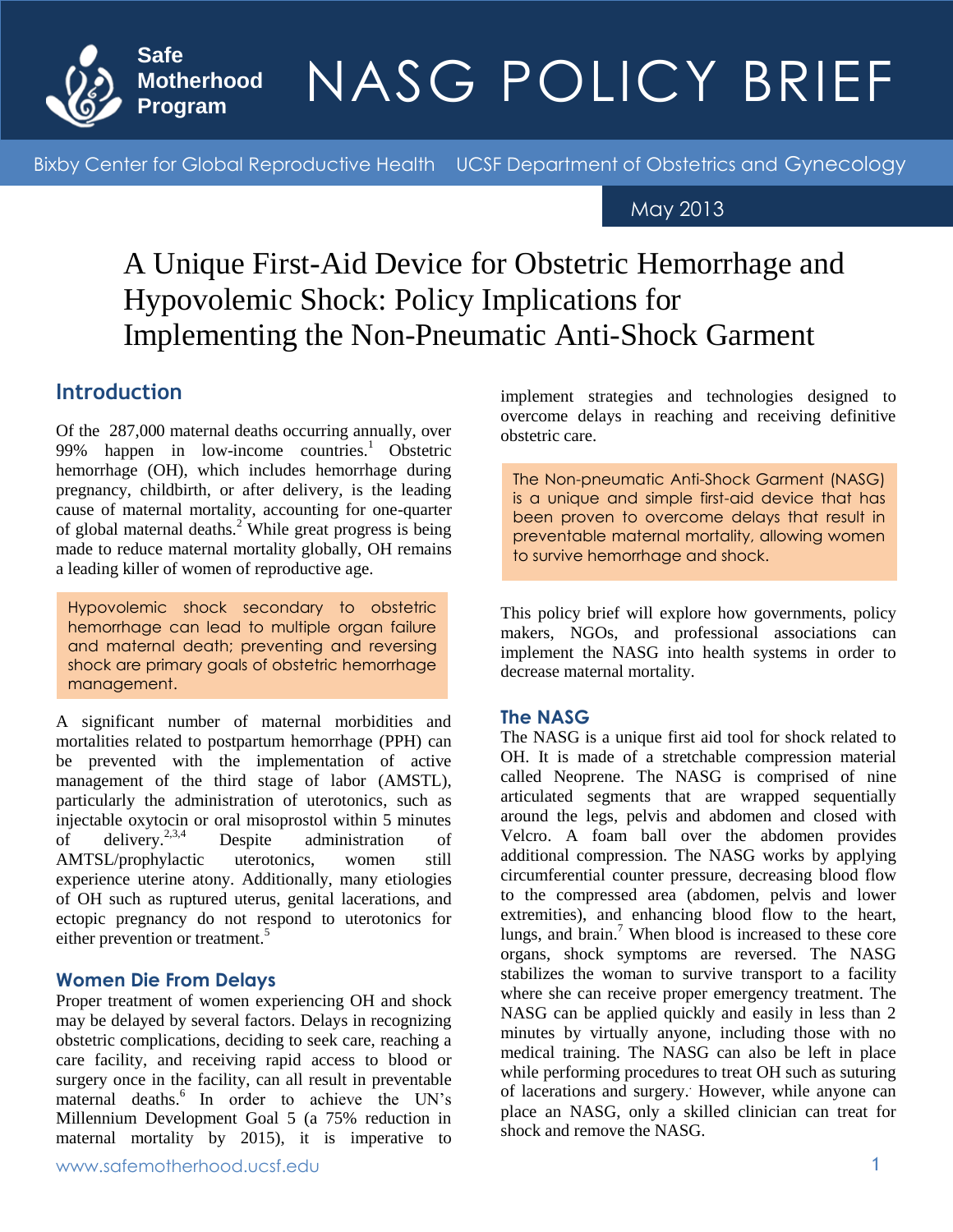#### Safe Motherhood Program NASG Policy Brief May 2013

## **The NASG: Treating Postpartum Hemorrhage**

#### **Results of NASG Studies**

In recent NASG studies in Egypt and Nigeria that included over 1,800 women, researchers noted significant reductions in measured blood loss, emergency hysterectomies, and maternal morbidities and mortalities related to OH and shock in tertiary facilities.<sup>5,8,9,10,11,12</sup> NASG application was also associated with more rapid recovery from shock.<sup>13,14</sup> The NASG has been shown to



help overcome life-threatening delays; it buys precious time to reach facilities capable of providing definitive care and directly offsets consequences of delays.<sup>13</sup> Results from a randomized, controlled cluster trial examining the benefits of NASG application at primary care levels in Zimbabwe and Zambia show similar results to the tertiary care facility studies, a 50% reduction in maternal deaths. These results will be released in 2013.

#### *The NASG Can Be Reused and Is Extremely Cost Effective*

The NASG can be washed, decontaminated, and reused at least 40 times. A cost-analysis of intervention trials in Egypt and Nigeria found that NASG use for treatment and management of severe shock resulted in substantial savings in medical costs, including reduced blood transfusion, fewer emergency hysterectomies, fewer units of blood needed for transfusions, and fewer mortalities and disabilities.<sup>15</sup>

#### **The NASG is Recommended in Global Safe Motherhood Organizations' Guidelines**

Three of the leading maternal health organizations, The World Health Organization (WHO), International Federation of Gynecology and Obstetrics (FIGO), and the Global Library of Women's Medicine (GLOWM) all recommend the NASG as a device to stabilize women experiencing hypovolemic shock secondary to PPH.

 In the *2012 Guidelines of Best Practices For The Prevention and Treatment of Postpartum Hemorrhage in Low-resource Settings,* FIGO recommends use of the NASG as a potentially lifesaving tool to manage hypovolemic shock and survive delays.<sup>3</sup>

 The NASG is included in 2012 GLOWM's *Guidelines for Immediate Action in Treating Postpartum Hemorrhage,* which recommends placing the NASG to keep a woman with PPH stable during transport to a facility capable of providing definitive care.<sup>16</sup>

 In 2012, the NASG was included in the WHO *Recommendations for the Prevention and Treatment of Postpartum Haemorrhage.* The WHO recommends the NASG as a temporizing measure until appropriate care is available.<sup>2</sup>

• Further support for implementation of the NASG comes from *WHO Recommendations on the Prevention and Treatment of Postpartum Haemorrhage: Highlights and Key Messages from New 2012 Global Recommendations.* The WHO advises the following actions for policy and programming:

a) that national guidelines be reviewed to ensure that NASGs are included,

b) that training curricula are reviewed to ensure providers are trained to use NASGs, and

c) that programs procure NASGs and adapt them for low-resource settings as needed.<sup>17</sup>

### **Key Elements Necessary to Expand Use of the NASG :**

- **1. Identifying champions to implement and advocate for NASG use**
- **2. Examining existing service models to determine appropriate levels of NASG introduction in specific contexts**
- **3. Integrating the NASG into national standards of care for complications of pregnancy**
- **4. Strengthening referral systems to ensure that women in shock reach Comprehensive Emergency Obstetric Care (CEmOC) facilities**
- **5. Incorporating the NASG into pre-service and in-service training of skilled attendants, ambulance drivers, EMTs, village health workers, and others who care for or transport women with OH**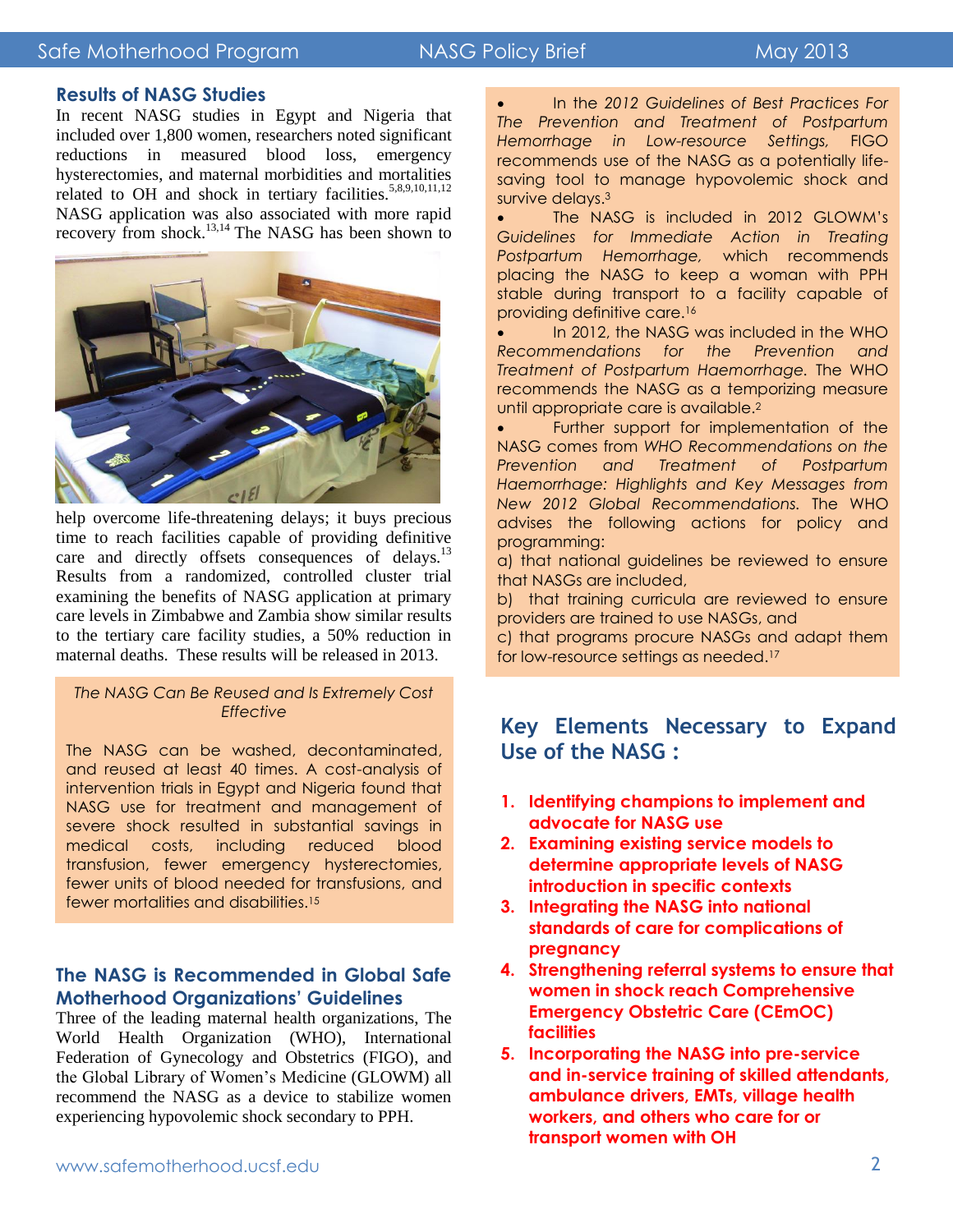## **The NASG: Treating Postpartum Hemorrhage**

- **6. Ensuring accessibility and developing a system of exchange and return for the NASG between levels of care**
- **7. Creating demand to decrease costs and enhance use across the country**

#### **1. Identifying Champions to Implement and Advocate for NASG Use**

Uptake and implementation of new technologies can prove challenging without the support of influential and trusted advocates within a community, facility, professional association, or country. While a strong evidence base may support the necessity for an innovation, evidence alone will not ensure diffusion. The role of champions in advocating for and implementing an innovative technology or approach is critical to facilitating acceptance within a community or context.<sup>18</sup> Identifying appropriate and influential community members, leaders, or organizations to act as "change agents" or "innovators," allows the technology to gain momentum.

Champions may come from a variety of roles within the health, gender, and development sectors and these advocates can serve to support NASG uptake on multiple levels. Champions from the leadership and membership of professional associations, such as FIGO and the International Confederation of Midwives, will help to advance awareness and utilization of the NASG within the maternal health community, specifically among the midwives, nurses, anesthesiologists, and obstetrician/gynecologists who treat women suffering from OH and shock. Champions from the donor community will help to garner financial support and target resources to increase access to the NASG. Policy champions will ensure that other policy makers are aware of the positive attributes of the NASG, and why NASG use will reduce maternal mortality from OH. There is room for a wide range of champions willing to voice their support to save women's lives with the NASG.

The examples in the box on the right from Nigeria demonstrate that champions come from a variety of sources and play a variety of roles. The NASG was introduced in Nigeria as a research project from 2004- 2007. Between 2007-2013, Pathfinder International conducted a Continuum of Care for PPH project that included the NASG. The NASG has now been taken up in states outside of those where the research was conducted or where Pathfinder was working. These are just some examples of how widespread NASG use is in Nigeria, due to actions of champions.

1. Professor Oladosu Ojengbede, Director of The Center for Population and Reproductive Health (CPRH) at the University of Ibadan, was the lead Nigerian researcher on early NASG studies. A consultant obstetrician/ gynecologist, professor, and an indefatigable advocate for women's health, Prof. Ojengbede is the perfect NASG champion. He is widely known throughout Nigeria and has used his reputation as a platform to increase NASG awareness. His advocacy outreach includes: the National Nursing and Midwifery Council, the Schools of Health Technologists, the National Reproductive Health Working Group, the National Committee of Teaching Hospitals, the Society of Obstetricians and Gynecologists of Nigeria, the Federal Ministry of Health, and the National Council of Health. Prof. Ojengbede has also ensured that the NASG has been presented at the annual Society of Obstetricians and Gynecologists conference annually since 2004. Along with his team, he has trained providers in 22 of Nigeria's 36 states, as well as in Zambia, Zimbabwe, Ethiopia, South Sudan, and Liberia. Due to his consistent and spirited advocacy, the NASG is now being widely used for OH and shock management throughout Nigeria.

2. In 2006, Nigeria accidentally acquired an NASG champion. While visiting an NASG project hospital, a UNFPA State Reproductive Health Coordinator collapsed due to a ruptured ectopic pregnancy. She was placed in the NASG, taken to theatre, and recovered. Based on her firsthand experience, she has advocated for the NASG as first aid for OH and shock. As a result of her support, the UNFPA office in Nigeria has supported expansion of NASG projects throughout Nigeria.

3. As the Honorable Commissioner and Head of the Ministry of Economic Planning and Budget (MEPB), Professor Chinyere Okunna of Anambra State, Nigeria has proven to be an enthusiastic champion for the NASG. Due to Prof. Okunna's advocacy, the Anambra State Government has funded the purchase of 221 NASGS for distribution throughout primary care facilities, public hospitals/secondary care facilities, and private/mission facilities.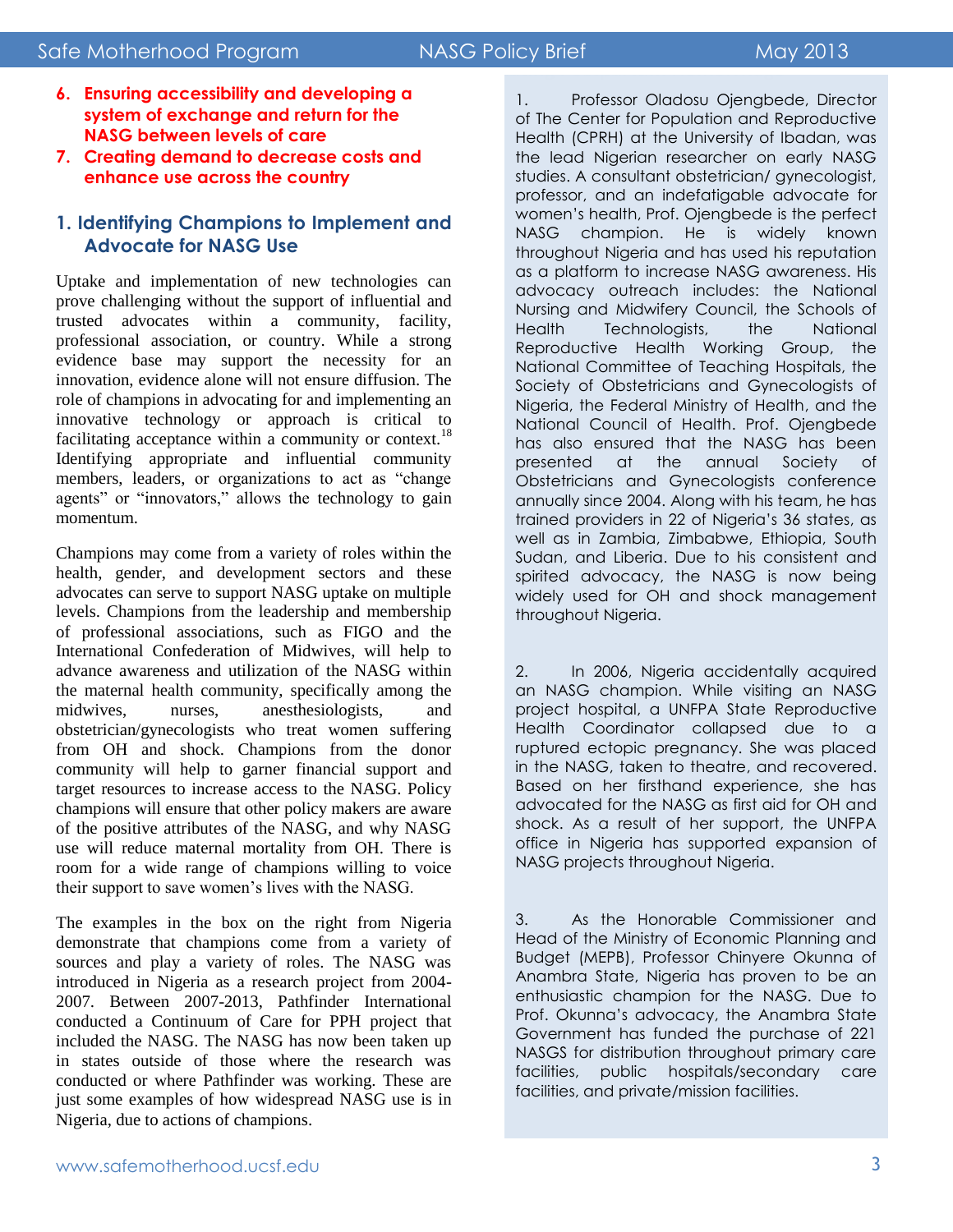## **The NASG: Treating Postpartum Hemorrhage**

#### **2. Examining Existing Service Models to Determine Appropriate Levels of NASG Use in Specific Contexts**

In order to determine the most efficient and cost-effective levels of the health care system to utilize the NASG, it is necessary to first identify the context where most births occur and to understand how the health system functions. For example, if a majority of births take place in tertiary care facilities, it may only be necessary to use the NASG at those facilities. If most births occur at a lower level, these facilities may be the most logical implementation target. It is important to note that, regardless of the level implementing the NASG, it must always be removed by a trained health care professional (doctor, midwife or nurse) at a tertiary facility, and only after the patient has received definitive care and has stabilized.

In Ethiopia, in 2011 the Clinton Health Access Initiative (CHAI) introduced the NASG in Oromia and Tigray as a pilot project. Their first step was to train staff in 9 referral hospitals how to incorporate NASGs into their shock and hemorrhage protocols. Next they trained staff at 10 health centers how to apply the NASG to hemorrhaging mothers and to refer patients to those 9 hospitals for definitive management.

Based on the results seen in these pilot sites, the regional health bureaus decided to scale up to other health facilities, and the NASG was implemented in 211 health centers and all 16 hospitals in Tigray and in 450 health centers and 43 hospitals in Oromia. To address all referrals from these health centers the scale-up also included training staff at some referral hospitals in other regions, as well as in federal hospitals in the capital city, Addis Ababa, resulting in NASG use in 7 regions of Ethiopia.<sup>19</sup>

In places where the NASG has never been used before, it must always be introduced first at the tertiary level. This serves to foster a supportive environment within the medical community to recognize the NASG as a critical tool to overcome delays. Most importantly, providers at the referral level must know how to manage women in the NASG before women begin arriving from lower levels wearing NASGs. Furthermore, acceptance in higher-level facilities allows for diffusion of standardized practices and procedures to lower level facilities.

At the primary care level, medical staff and skilled birth attendants involved in diagnosis and treatment of OH and shock should be proficient in the proper application of

the NASG. Awareness of the NASG as a unique first-aid device with which to stabilize patients within the facility or while awaiting transport to a referral facility provides increased ability to stabilize women in shock in primary care settings.

The World Health Organization recommends procuring NASGs and adapting them to lowresource settings as needed.<sup>17</sup>

However, many births may occur outside of a facility setting, and the NASG may be introduced at the community level. Training on NASG application at the community level offers traditional birth attendants and community health workers who may lack skills or resources the opportunity to effectively provide first-aid for OH and shock. Anyone who can be trained to recognize the signs of shock can also learn to apply the NASG.

In Tamil Nadu, India, ambulances are equipped with NASGs, and the drivers are trained to apply them. These ambulances transfer women to hospitals where the obstetrician/gynecologists are already familiar with the NASG for management of OH and shock and can provide continued care while the NASG is in place.

NASG use can also be incorporated for births occurring in the private sector. As in other settings, it is necessary to start training at the highest level, where patients with complications are sent, and work down to the level where most deliveries occur. Involvement of midwifery and medical professional associations is key to successful introduction of the NASG within the private sector.

#### **3. Integrating the NASG into National Standards of Care for Complications of Pregnancy**

In 2013 Niger's Ministry of Health will begin implementing the NASG as part of their "Initiative to Prevent and Treat PPH", with technical and financial assistance from the NGO HDI International and UNFPA. Niger plans to introduce the NASG nation-wide at all levels where women give birth, as soon as funding can be mobilized, so women in shock can be safely transported to higher level facilities for definitive care.

The World Health Organization recommends that national PPH guidelines be reviewed to ensure that NASGs are included. <sup>17</sup>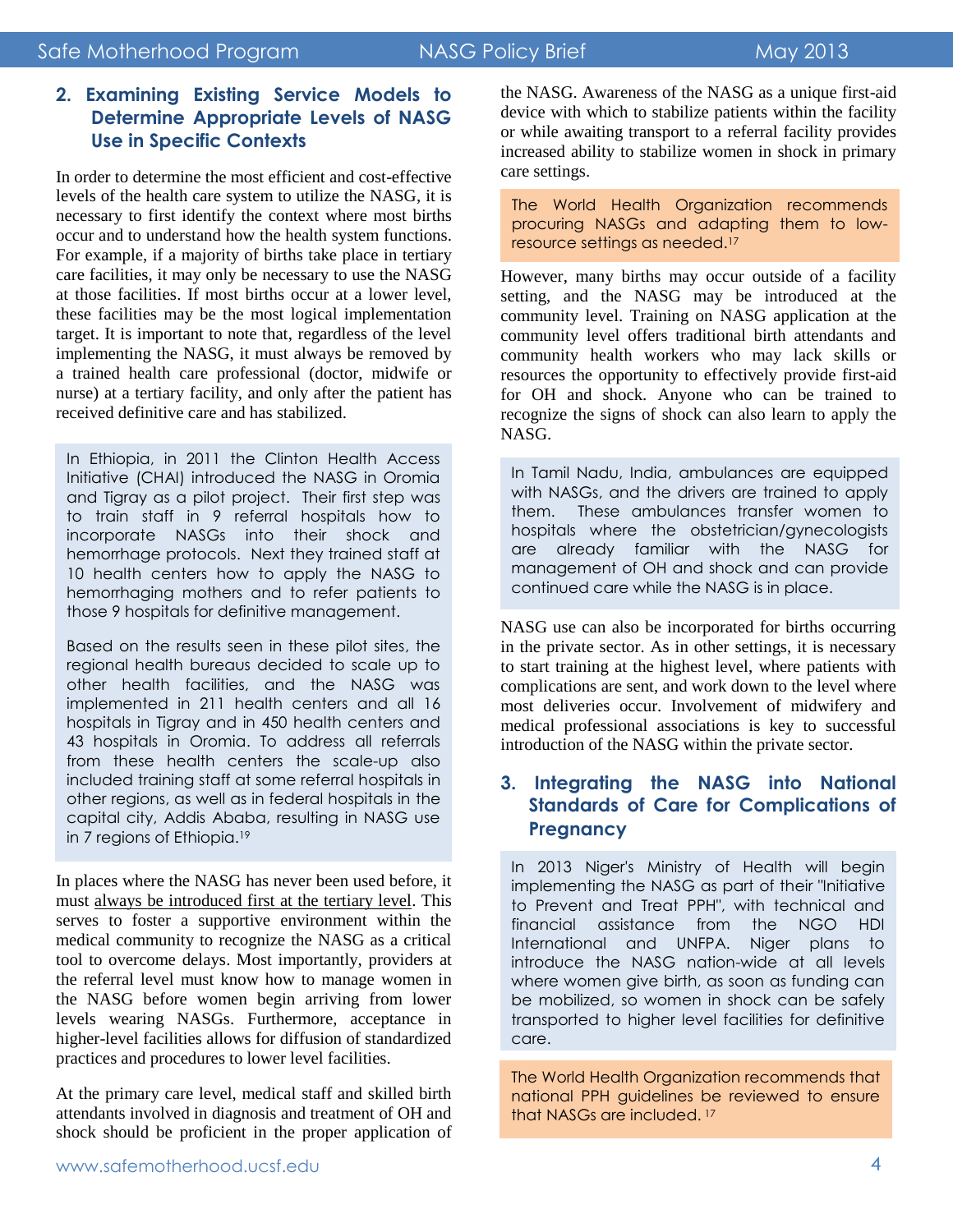#### Safe Motherhood Program NASG Policy Brief May 2013

## **The NASG: Treating Postpartum Hemorrhage**

In April 2013 the Zambian National NASG Cluster Trial Results Meeting was held in Lusaka to disseminate the results of the randomized cluster trial of the NASG at PHC level. The First Lady, Dr. Christine Kaseba-Sata, and both the Minister and the Permanent Secretary of the Ministry of Community Development, Mother and Child Heath committed to integrate the NASG into national guidelines and to scale up NASG use throughout the nation.

Integrating the NASG as a first-aid tool into national standards of care is crucial to support existing safe motherhood efforts, as the NASG uniquely provides an innovative, simple, efficacious, and cost-effective way to overcome delays. Standardization and implementation of emergency obstetric care protocols, including NASG use, is necessary to ensure that all women experiencing OH and shock have access to life-saving procedures. The NASG does not replace definitive care; it buys time and provides additional support for standard protocols in the management of hypovolemic shock and OH.

In Nigeria, the NASG has been integrated into the National Midwives Service Scheme, which trained and deployed 4,000 midwives to rural primary health care centers across the country. Midwives were trained to use the NASG as part of the essential Life Saving Skills for EmONC curriculum. Through training and practice for proficiency, midwives now have an increased ability to manage OH and shock, thus increasing a mother's chances of survival.

In Tamil Nadu, India, the Health Secretary has offered government support to expand training from the Pathfinder's Continuum of Care for PPH to additional health providers throughout the state, which includes integrating the NASG into standards of care.

#### **4. Strengthening Referral Systems to Ensure that Women in Shock Reach CEmOC Facilities**

National policies to reduce maternal morbidity and mortality need to strengthen referral systems and eliminate barriers to care. This helps to ensure that women with life-threatening complications reach facilities able to provide definitive treatment. The NASG is unique, as it is the only technology available to keep the woman's core organs oxygenated with blood while she is being transported to a tertiary level facility where life-saving blood transfusions and surgery are available.

Deterrents such as financial constraints and lack of transportation may severely impact a woman's ability to reach a facility capable of providing  $\text{CEmOC.}^{20,21}$  For example, in large urban settings, a woman may "bounce" from one hospital to another seeking care. At the first facility she may be told they lack personnel because of strikes; the next hospital may lack equipment or supplies; another has a long wait for surgery or no blood available



for transfusion. As she travels from hospital to hospital her condition worsens. Lack of stabilizing tools and defined referral systems, coupled with delays, may<br>further exacerbate life-threatening maternal further exacerbate life-threatening maternal complications.<sup>13</sup>

Results from studies in Egypt and Nigeria indicate that NASG use at the referral hospital can stabilize women suffering from hypovolemic shock and obstetric hemorrhage, greatly enhancing the chance of survival during delays in obtaining treatment.<sup>11,13</sup>

Integrating the NASG at the primary care level strengthens the referral process by initiating a continuum of care to be sustained at the secondary or tertiary care level, decreasing the likelihood of maternal death from hypovolemic shock. The NASG is easiest to implement in a closed referral system, with lower level facilities referring to a limited set of referral hospitals. All referral hospitals that receive patients transferred in the NASG must be trained in how to manage patients in the NASG and in safe NASG removal.

In Zambia and Zimbabwe, in a clusterrandomized trial, the NASG was placed at primary health care clinics (PHCs), where women initially access care and midwives attend normal deliveries. The NASG was integrated into the PHCs' referral protocols. All PHCs referred to specific referral hospitals that had been previously trained on the use of the NASG. Results indicated improved maternal outcomes.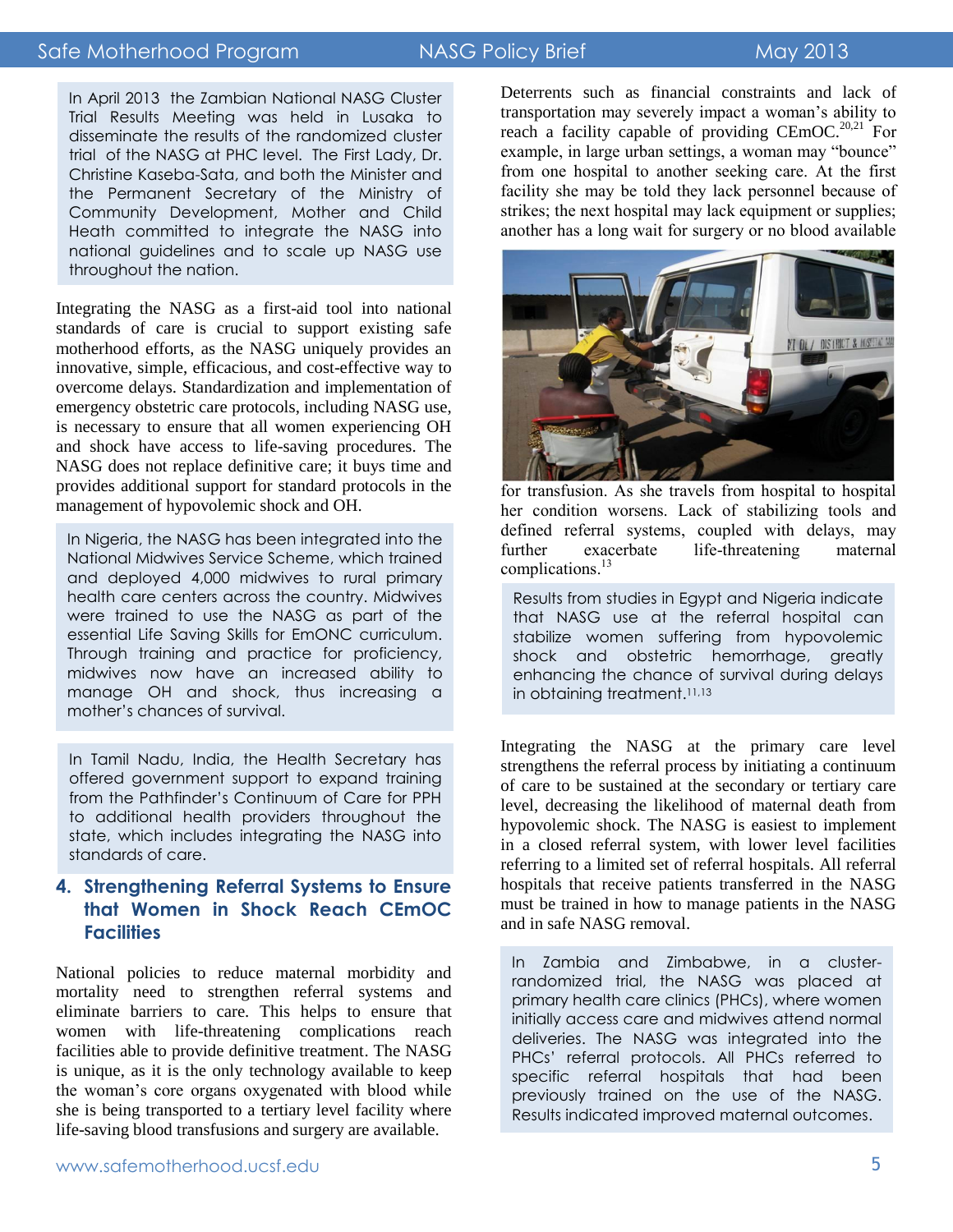### Safe Motherhood Program NASG Policy Brief May 2013

## **The NASG: Treating Postpartum Hemorrhage**

.

**5. Incorporating the NASG into Pre-Service and In-service Training of Skilled Attendants, Ambulance Drivers, EMTs, and Others Who Care for or Transport Women with OH and Shock** 

Incorporating the NASG into emergency response to lifethreatening hemorrhage is most easily accomplished if new practitioners learn to apply it as part of their preservice training.

**Pre-service:** The NASG has been successfully incorporated into the national pre-service curriculum of midwifery training through the Nursing and Midwifery Council of Nigeria, and the Federal Ministry of Health in collaboration with Pathfinder International. The Council provided each midwifery school with one NASG along with the recommendation that state governments purchase more NASGs. Monitoring activities of all 88 midwifery schools in the country found that all students who had been assessed were proficient in the proper application and removal of the NASG.

*Pre-service:* In Zimbabwe, by the end of the NASG RCT at PHC levels, medical school curricula included the NASG in the module on emergency obstetric response.

The World Health Organization recommends that training curricula be reviewed to ensure that service providers are trained to use the NASG.<sup>17</sup>

*In-service:* In September 2012, members of the Bolivian Society of Gynecology and Obstetrics, Santa Cruz, a professional association, invited the UCSF Safe Motherhood Program to attend their annual conference and train providers on the NASG. This led to cascade training that is currently ongoing twice a month for local providers in Bolivia. By April 2013, 360 providers had been trained.

**In-service:** During clinical trials in Zimbabwe and Zambia, continued training, supportive supervision, mentorship systems, and job aids such as posters reminded care providers of proper NASG use.

Any emergency response behavior, such as caring for a woman who is dying from hemorrhage, must be practiced. NASG application training is very simple; anyone can be trained in less than one hour. However, as an emergency response, it is important that health care providers, ambulance drivers, and others who might apply the NASG become proficient through practice. The most effective way to become proficient is to learn to place the NASG as part of pre- and in-service training and through practice and drills.

In low-volume settings, drills involving practice placing the NASG are critical to help health providers maintain their skills.



#### **6. Ensuring Accessibility and Developing a System of Exchange and Return for the NASG Between Levels of Care**

The NASG saves mother's lives, thus providing a significant return on investment due to decreased medical costs and increased productivity among women of reproductive age. However, challenges to implementation across a region or country may exist. If NASGs are used outside of tertiary facilities, it is necessary to develop a system of NASG exchange and return in order to ensure consistent accessibility. Logistical issues should be examined and protocols/procedures developed that make sense in a particular context, in order to provide a simple system appropriate to the implementing health system.

In Zambia, a system of exchange and return was developed whereby the nurse or midwife accompanying a patient during transport from a primary health clinic (PHC) to the referral hospital would retrieve a clean NASG from the referral hospital and return it to the PHC. This protocol ensured that PHCs always had access to the NASG for the next patient who might need it.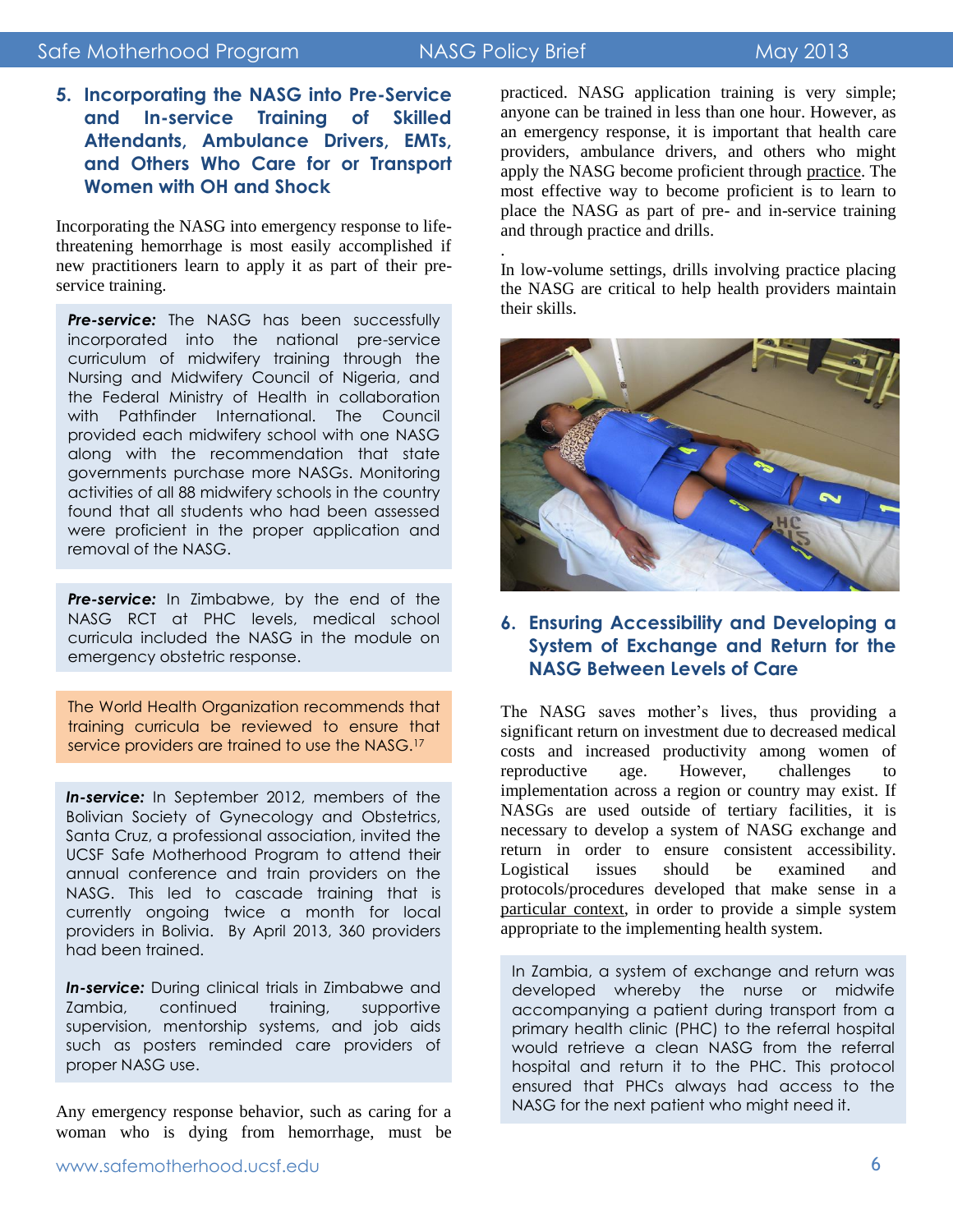#### **7. Creating Demand to Decrease Costs and Enhance Use Across the Country**

In-country advocacy for integration of the NASG into standard protocols by Ministries of Health and midwives' or medical associations, combined with advocacy campaigns to increase awareness of the NASG as a life saving device, may serve to increase demand for the NASG. Increased demand leads both to lower purchase costs and enhanced training opportunities. Cost sharing between NGOs and Ministries of Health and/or funding through outside organizations may also help to decrease costs and increase access to the NASG.

In India by 2012, Pathfinder International had distributed 2,043 NASGs in Bihar, Rajasthan, Maharashtra, Tamil Nadu, Assam, and Orissa states.

Cost sharing between the State Government in Tamil Nadu and Pathfinder International has greatly increased access to the NASG. Pathfinder donated 1,200 NASGs while the State Government approved exemption from import duty and paid 10% of overall duty costs.

As a result of Pathfinder's advocacy work in Nigeria, the UNFPA has supported the scale up of PPH interventions in Sokoto and Kebbi states by procuring NASGs and funding provider training. State governments in Lagos, Kano, and Katsina have provided funding to scale up PPH interventions to cover 57 sites and facilities. In Lagos, the government plans to purchase the NASG and conduct trainings and supervision to ensure proficiency. The Ministry of Women's Affairs in Nigeria has collaborated with Pathfinder to support efforts aimed at reducing PPH. Utilizing government funds, the Ministry purchased and distributed the NASG to secondary health facilities in 12 states, with plans to distribute the NASG in the remaining 24 states.

NASGs are currently available from Blue Fuzion Group (NASG@bfgroup.asia) and from Maternova [\(orders@Maternova.net\)](mailto:orders@Maternova.net). Prices range from \$60 to \$100 USD per garment depending on how many are ordered. A U.S. distributor, Stork Medical Group, sells NASGs for \$295 per garment (www.storkmedical.com).

The NASG is available in sizes small, medium, and large. Recommended sizing is based on the average height and weight of women in the country in which the



NASG is being used. In order to standardize practice, it is recommended that only one size be used throughout a country.

### **Conclusions**

Safe Motherhood is a basic human right. The NASG is a critical addition to the toolkit used to reduce maternal mortality. Integration of the NASG into current emergency obstetric care training, protocols, and practice is a vital step towards ensuring that childbirth is safe and healthy for all women. The NASG is a unique, cost effective first-aid device that is efficacious in helping women to survive delays that lead to preventable maternal death. As with any new technology, there are challenges to implementation. These challenges can be met through a number of measures including: identification of champions who will advocate for and implement NASG use, examination of service models to assess appropriate levels of introduction, incorporating the NASG into standards of care (protocols/guidelines), strengthening referral systems to ensure that women reach definitive care facilities, adapting in-service and pre-service education to include the NASG in EmONC training, improving accessibility, designing a plan for handling logistics of NASG exchange and return, and creating demand for the NASG to decrease costs and expand use. These actions will more rapidly enable the NASG to be adopted and begin reducing maternal mortality globally.